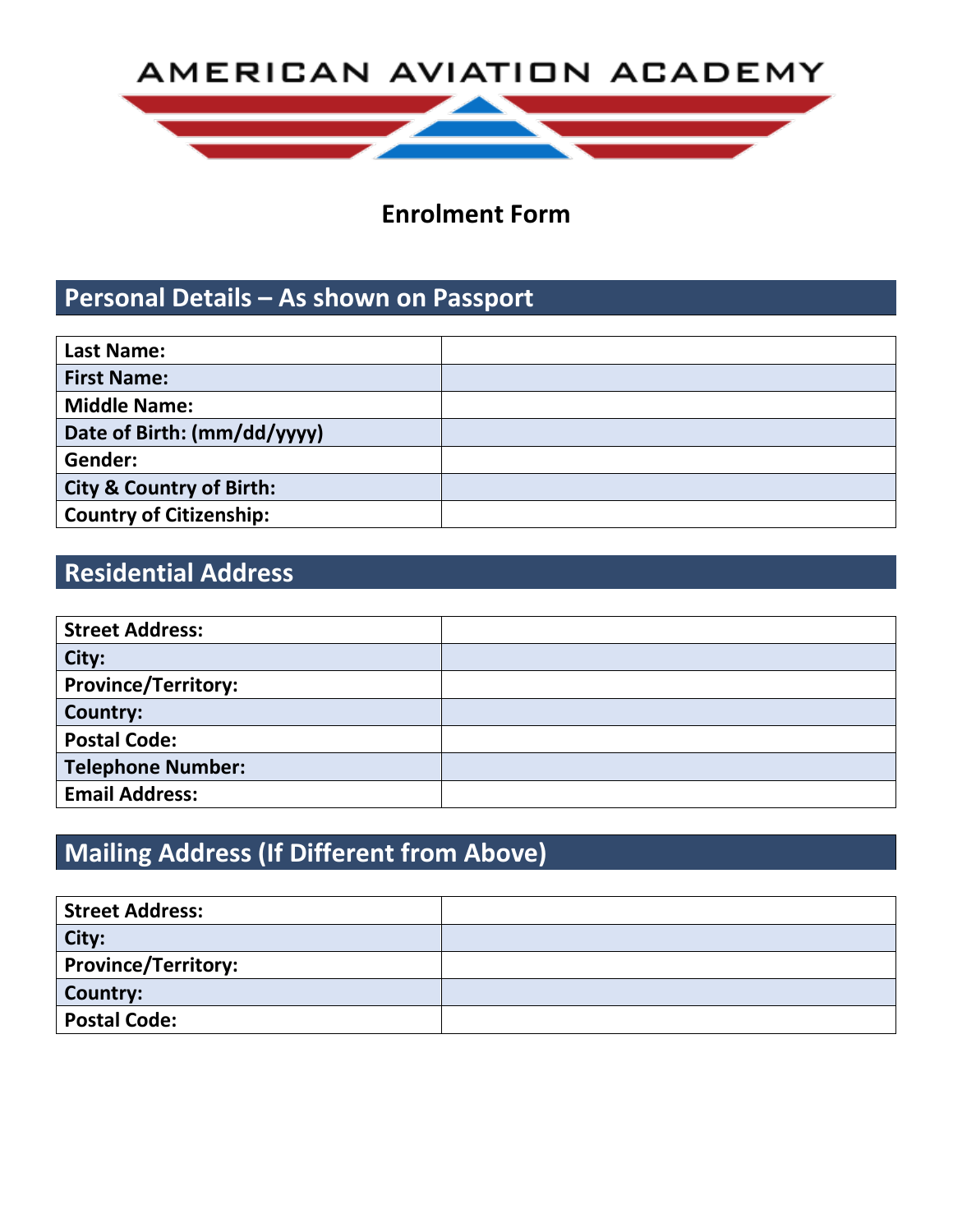## **About the Program**

| Requested Start Date: (mm/dd/yyyy)                |  |
|---------------------------------------------------|--|
| Requested End Date: (mm/dd/yyyy)                  |  |
| <b>Requested Course:</b>                          |  |
| <b>Aircraft Requested for the course:</b>         |  |
| Do You Require Student Housing:                   |  |
| <b>FAA/EASA Written Exams Completed:</b>          |  |
| Is There a Sponsor Supporting You:                |  |
| <b>Name of Sponsor &amp; Relationship to You:</b> |  |
| <b>How Are You Financing the Course:</b>          |  |
| <b>How Did You Hear About Us:</b>                 |  |

Comments for Office Use Only:

Please complete the attached form and return it along with a scanned copy of your current passport, and a financial bank statement showing that you have the funds necessary for the selected course. This is an immigration requirement prior to I-20 issuance.

We do require an enrollment fee of \$395 in order to secure your place in one of our programs. This fee can be made by wire transfer to our bank with the details shown below, or you can choose our secured "PayPal" payment system with the link provided below as well. In case of a Visa denial after the embassy appointment, please contact us as soon as possible.